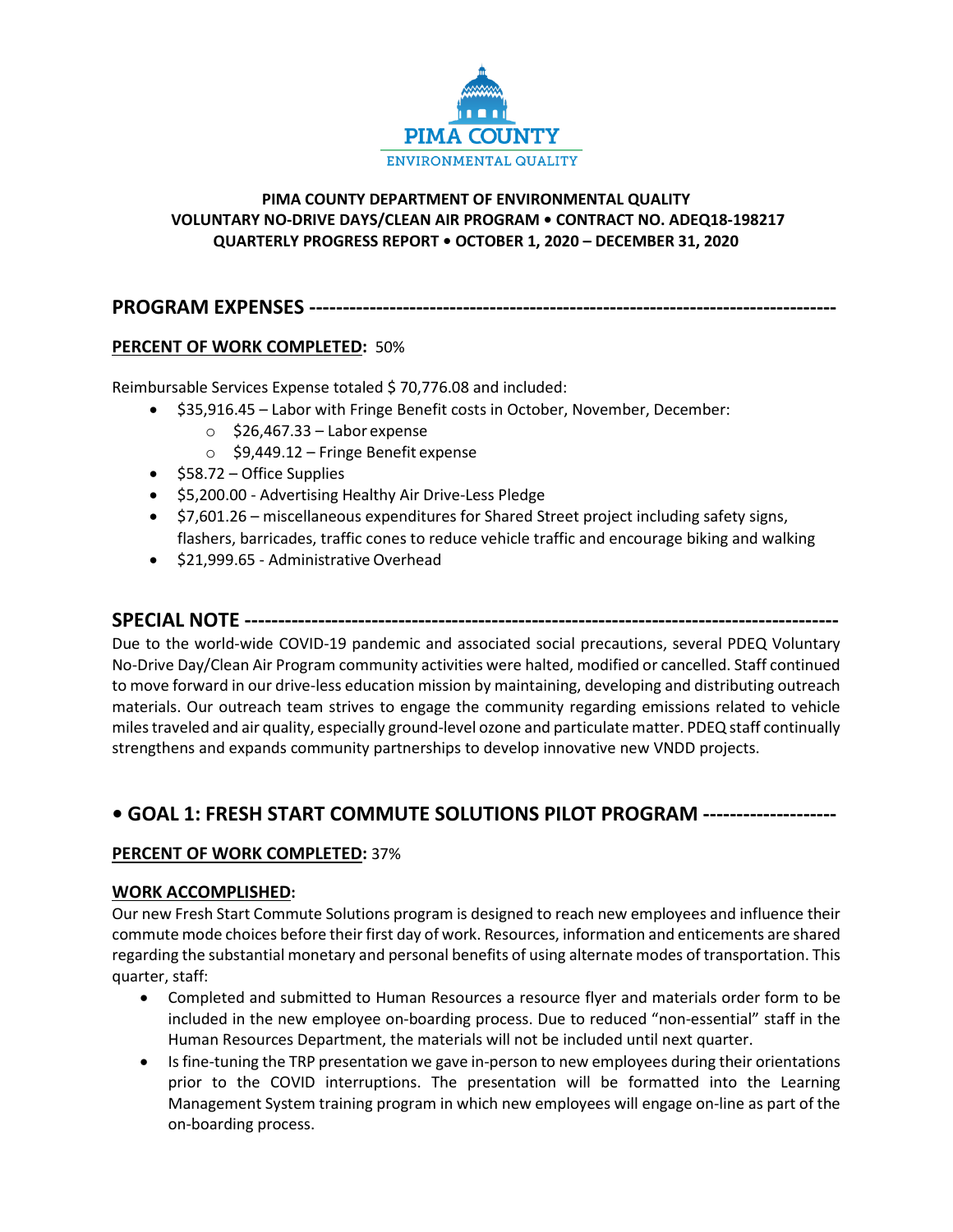- Worked with Sun Tran to arrange the purchase of 30-day transit passes to help bridge the gap between when an employee signs up for the transit subsidy program and when the subsidy is activated. Sun Tran is considering extending time for free rides to the public. When SunGO fares are scheduled to resume, we will purchase the passes.
- Met with the Pima County Department of Transportation regarding their plans to develop a comprehensive Mobility on Demand (MOD) program for a regional approach that will integrate advanced technologies to reduce congestion, save fuel, reduce miles driven, and provide realtime travel information. Once the MOD program is ready, we will assist with promotional efforts for the use of alternate modes of transportation and new mobile apps and technologies that help make smart transportation choices. We will incorporate MOD in the Fresh Start Commute Solutions Program and for the general public.

# **• GOAL 2: DEVELOP OUTREACH REGARDING HEALTH IMPACTS OF O3 AND PM----**

## **PERCENT OF WORK COMPLETED:** 50%

### **WORK ACCOMPLISHED:**

### **EXPAND RELATIONSHIPS WITH SCHOOLS**

• **Potential Collaboration with Tucson Unified School District (TUSD)**

Discussions and plans to reach VNDD messaging throughout TUSD schools were held earlier this year. Planning meetings are expected to continue into the future, however, the coronavirus has impacted school operations significantly, and it is currently unclear as to when and how our materials and program might reach this target audience.

• **Partners in School Health**

Staff provided a virtual presentation about air quality resources available for schools and teachers in the classroom for this group of educators who meet regularly to learn about community resources. The presentation was recorded and is available for future viewing.

### **EXPAND RELATIONSHIPS WITH SMALL BUSINESSES**

Staff maintains a relationship with the Downtown Tucson Partnership (DTP) and works with them to promote special VNDD events as warranted and re-supply with Clean Air Program literature. DTP is a nonprofit 501 (c)(6) corporation created to implement enhanced municipal services for the Downtown Business Improvement District. Included in their services is marketing and promotions to 60 downtown businesses.

### **DETERMINE OPTIMAL WAYS TO ENGAGE TARGET AUDIENCES**

As in-person community events have been cancelled or moved to remote platforms due to the COVID-19 pandemic, staff is engaging more frequently in online presentations, virtual events and "hands-off" activities. Staff worked on the following projects this quarter:

- #ThisIsCleanAir photo challenge via social media and new webpage;
- Online presentations;
- Continue discussions with Youth On Their Own regarding their young-adult Ambassadors producing air quality videos for the VNDD program. Staff provided an informational presentation to one member of the group this quarter.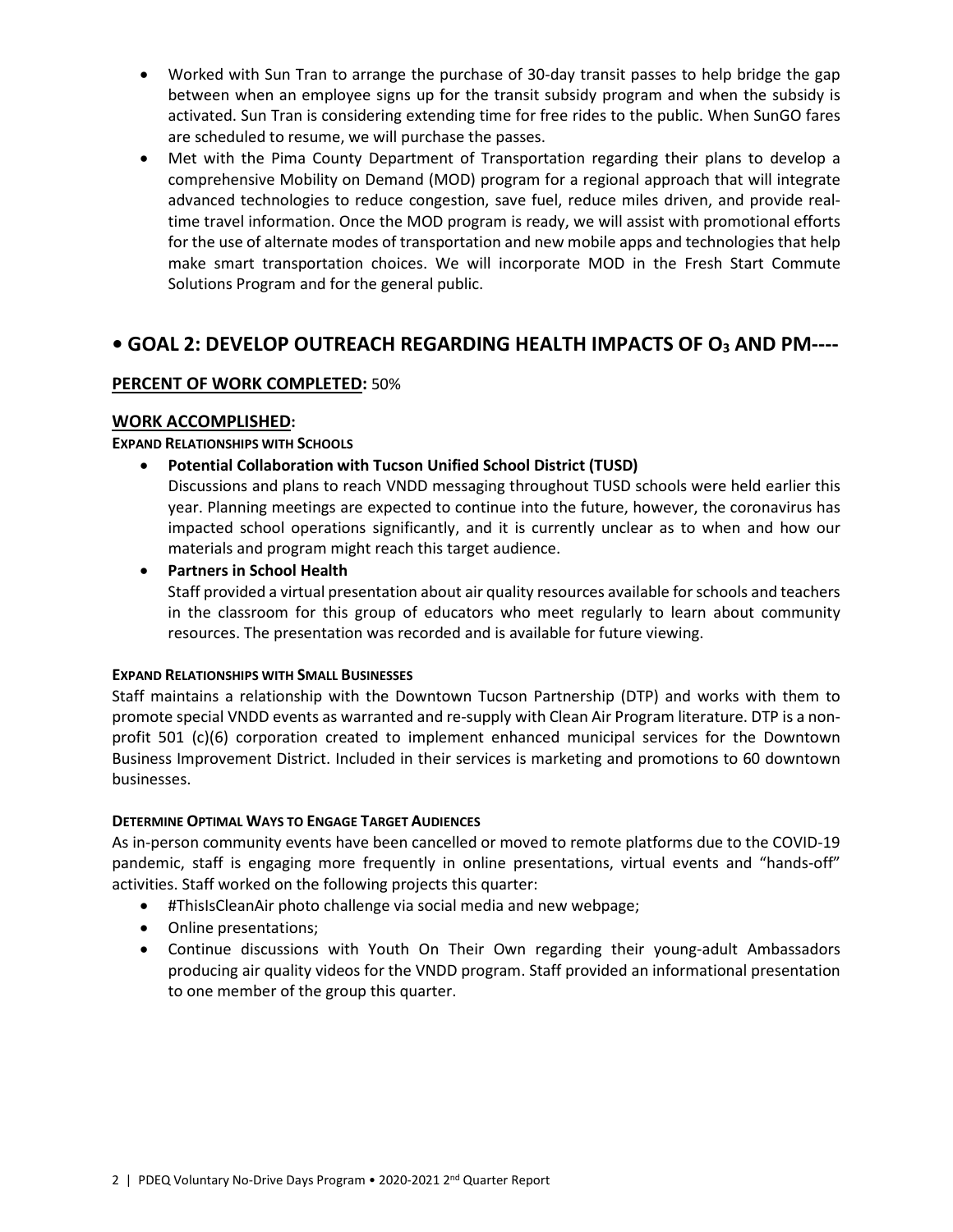# **• GOAL 3: COMMUNITY-WIDE EVENTS & ACTIVITY ----------------------------------------**

### **PERCENT OF WORK COMPLETED:** 37%

## **WORK ACCOMPLISHED:**

### **#THISISCLEANAIR PHOTO CHALLENGE**

This recurring event invites Pima County residents to submit photos and captions describing actions they take that help keep air healthy. The intent is to engage the community, acknowledge the clean air actions they document, encourage clean-air ways of travel, and inspire others to also act in clean air ways.

This online event is scheduled throughout the year as resources allow. Our first photo challenge was held in September. Close to 500 individuals participated in the event including those who submitted photos and those who voted for their favorite photos. We received 32 photographs from 26 participants depicting skateboarding; bicycling; carpooling; Sun Tran, Sun Link and Cat Tran transit; use of electric vehicles; riding horses; and how dogs influence their human's behavior in support of healthy air. In October, staff chose nine photos and posted them on social media for public vote.

An artistic photo of feet on a skateboard earned the most votes and it was awarded the Grand Prize of a \$50 gift card (none of which was funded by the VNDD program). An additional two Runner-up winners were acknowledged with \$25 gift cards for their enthusiasm in bike maintenance and family bike outings. All three winners also received a PDEQ tote with miscellaneous promotional items, bike maps and relevant literature.



**Grand Prize Photo!** "Protect Your Mother" Ava P. saving 150 miles/week

Runner Up! Dirty Hands for Clean Air Diego S. saves 30 miles/wk.

Runner Up! Family & Dog Rides Together Carissa S. saving 250 miles/week

As part of the entry requirements, participants submitted the number of miles they reduced per week by using their clean-air modes of transportation. Participants reduced miles driven by 738 miles per week, or 9,594 miles for the quarter. These data were figured and reported in the first quarter report.

### **LIVING STREETS ALLIANCE** *SHARED STREETS* **PROGRAM**

Staff continued a collaboration with LSA on a pilot *Shared Streets* project in the South Tucson area to reduce vehicle traffic, improve safe accessibility for resident families and to encourage neighborhood walking and bicycling. The project provides temporary signage and traffic calming to turn a regular neighborhood street into one where drivers go slower, making it safer for kids, elders, and everyone to be outdoors walking and riding bikes with plenty of space for social distancing.

LSA has received overwhelming positive feedback and enthusiasm from residents, particularly those with young children and families who have resided in South Tucson for generations. Residents appreciate the traffic-calming measures and agree that speeding traffic is a threat on 8<sup>th</sup> Avenue.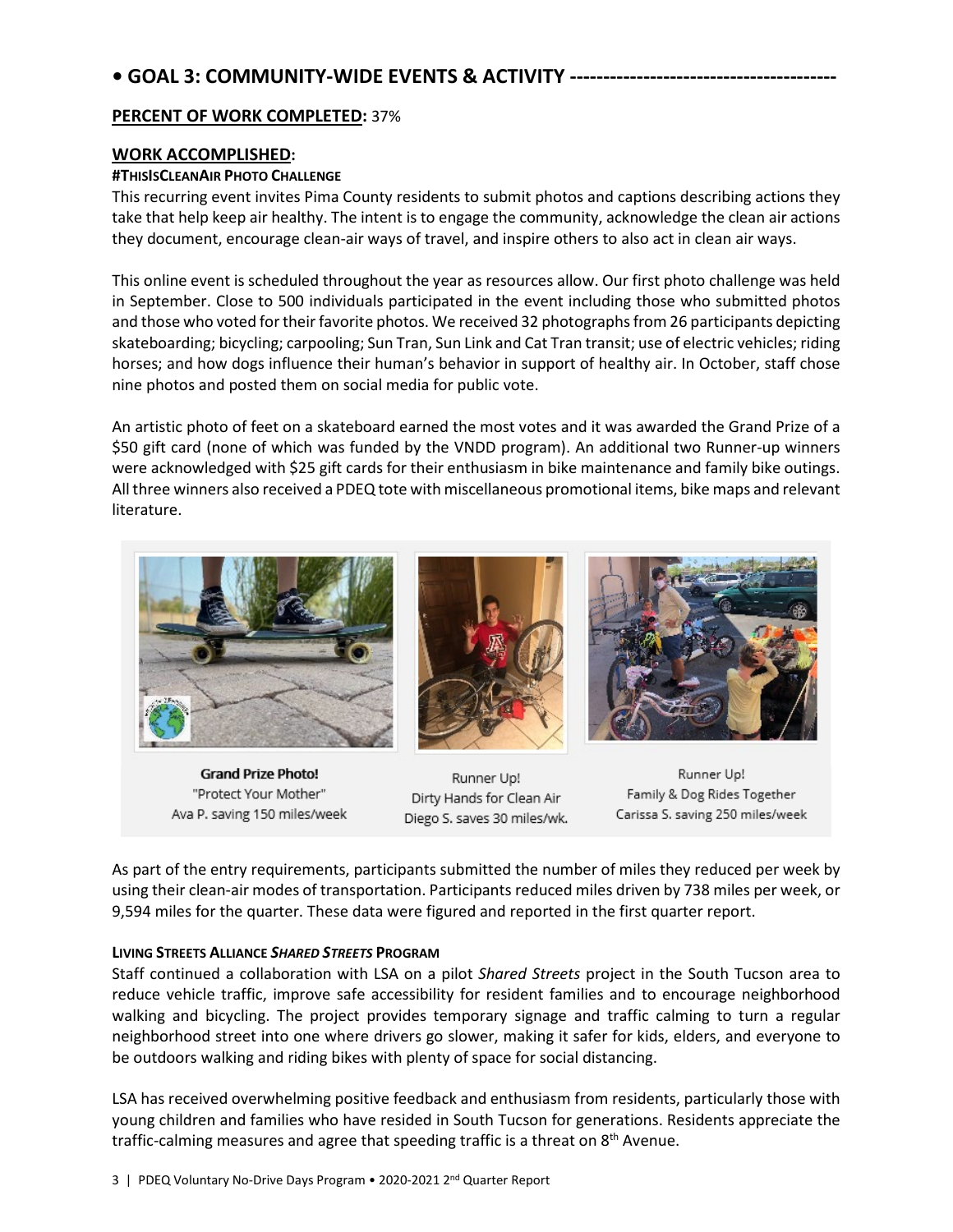- Households with which LSA connected: 40
- Approximate number of households where driving is the main form of travel: 30
- Block leaders recruited to monitor barricades and share information with neighbors: 8

VNDD staff provided an information and activity table at the four Mobile Bike Repair events LSA held on Sundays throughout November.

#### **CITY OF TUCSON SLOW STREETS PROGRAM**

In response to the COVID-19 pandemic, the City of Tucson Department of Transportation and Mobility (DTM) piloted Tucson Slow Streets, an initiative to reconfigure streets to support social distancing and encourage physical activity. The Slow Streets program temporarily closes certain streets to all but local traffic, giving Tucsonans more space to safely walk, bike, and run. Staff has been coordinating with City staff to be involved in Phase II of this project which should begin in March and continue through the rest of the year.

Slow Streets are neighborhood streets, temporarily limited to local traffic only through barricades, cones, and signs that:

- Provide space for safe physical activity, transportation, and recreation (walking, wheelchair rolling, biking, and playing) in the street.
- Encourage people driving to use alternate routes, only using Slow Streets when necessary to reach a final destination.
- Urge people driving to drive slowly and safely, and look out for people sharing the street.
- Do not impact emergency vehicle access in any way.

### **SUPPORTING ADDITIONAL COMMUNITY PROGRAMS THAT ENHANCE NO-DRIVE DAYS GOALS**

VNDD staff works with many groups to incorporate No-Drive Days efforts throughout the community.

### • **Arizona Department of Environmental Quality**

PDEQ staff continued to promote the Arizona Department of Environmental Quality five-day air quality forecastsfor the Pima County region for ground-level ozone and coarse particulate matter. It is intended to not only ask people to avoid driving, especially with single vehicle trips on high pollution days, but also to provide warnings to people who might have health issues associated with elevated levels of air pollution. Notification of air quality forecasts in the unhealthy range can provide time for people to make other travel plansthat could reduce vehicular emissions. The forecasting service was promoted via social media, in news releases and on a link on the main page of PDEQ's website.

#### • **Green Valley Community**

Staff represented Pima County DEQ at the Green Valley Council meetings to keep the committee updated on air quality issues. Presentations on air quality issues are given each meeting and questions about local concerns are addressed. This involvement has strengthened rapport with the Green Valley community and has proven helpful when reaching out to the at-risk population on sensitive issues, such as air quality and mining activity. After being curtailed in early 2020 due to the pandemic, meetings are starting up again.

#### • **Living Streets Alliance**

The Living Streets Alliance (LSA) is a  $501(c)(3)$  organization established to promote healthy communities by empowering people to transform streets into vibrant places for walking, bicycling, socializing and play. In addition to the Shared Streets Program described above, we work with LSA on the following: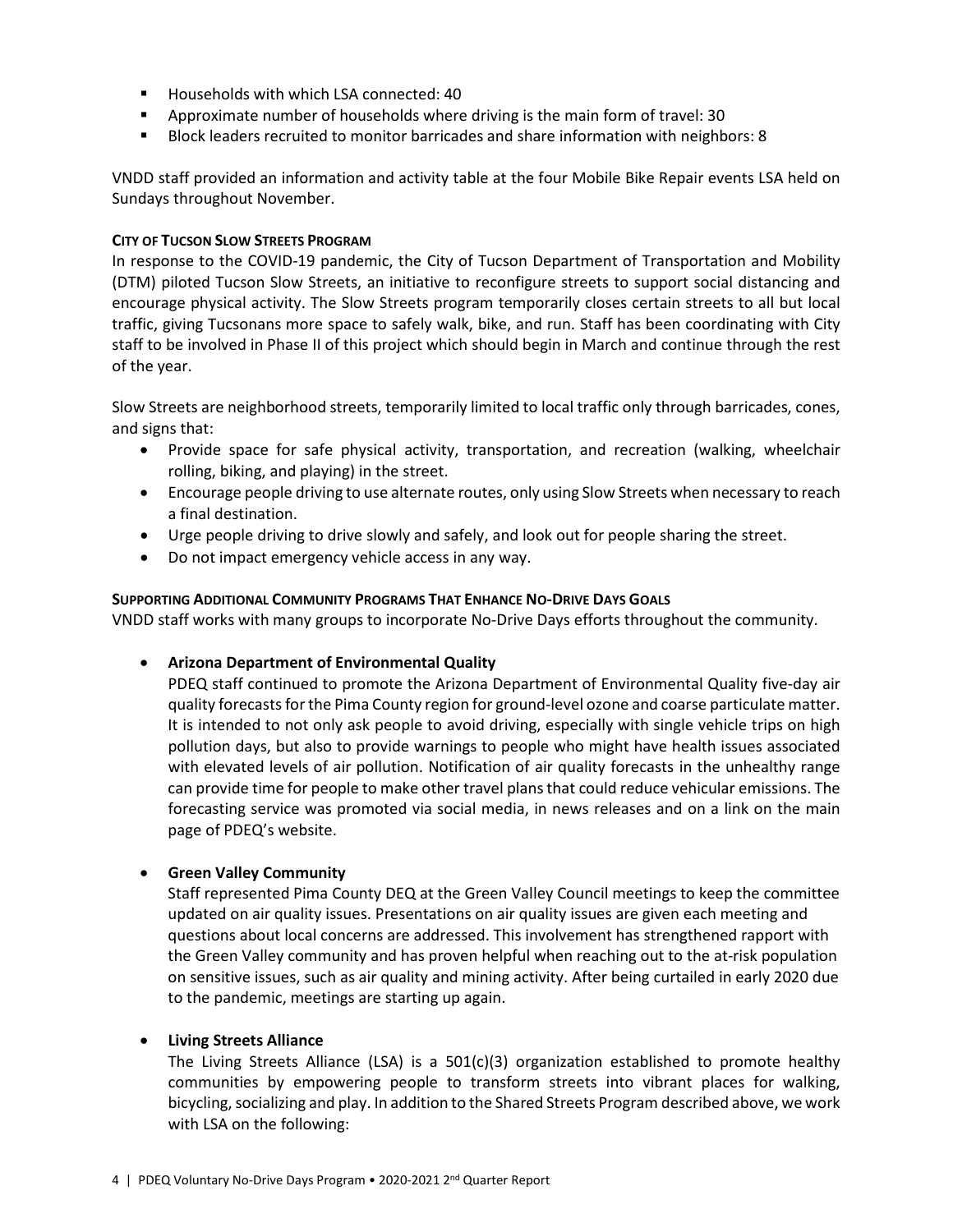### *Cyclovia Tucson:*

Spring and fall 2020 events cancelled due to COVID-19. The next event is tentatively scheduled for April 22, 2021, however, it may be cancelled as well.

### • **National Weather Service**

Staff collaborates with the National Weather Service (NWS) to provide air quality information to the public. The partnership provides timely reports that warn the public of potential or existing airborne dust and ozone issues and include a health impact statement to protect the public. When NWS issues air quality alerts the message also includes information about the availability of air quality information on the PDEQ website.

### • **Pima Association of Governments**

Pima Association of Governments (PAG) is a metropolitan planning organization and an association of local, state and tribal governments working on regional planning for transportation, watershed, air quality and economic vitality in Pima County. CAP staff provides on-going support to PAG concerning the reduction of vehicle miles driven by commuters.

## *Air Quality Subcommittee:*

VNDD staff will continue to work in partnership with PAG. PDEQ staff chaired the meetings for over fourteen years; helped develop agenda with informative speakers to educate members about air quality issues and concerns; and provided presentations regarding various air quality subjects.

## *Travel Reduction Task Force:*

Jurisdictional representative and Travel Reduction Program Enforcement Agency for companies located in unincorporated areas of Pima County. Provide information to the Task Force when requested by PAG.

### *Pima County's Travel Reduction Program (TRP):*

Promoted alternate modes of transportation to approximately 7,000 Pima County employees via newsletter articles, intranet site, *Commute Trips & Tips* Facebook group, and Reduced Emissions and Air Pollution (REAP) rewards program.

Promoted the annual PAG Travel Reduction Program Employee Survey in October. Staff developed email messages to reach department personnel representatives and members of our TRP list serves. Due to County policy changes, staff was not permitted to distribute a mass email blast to employees and relied on eScoop articles and our intranet page to reach employees directly. As an incentive for employees to respond, staff compiled family-friendly jokes which were provided in a link on the TRP intranet page.

### • **Pima County Government Departments**

### *Analytics and Data Governance*

o To capture new data regarding Pima County employee teleworking activity, staff connected with the Office of Analytics and Data Governance and received access to their data-gathering website. We can now capture VMT reductions for employees who are teleworking. This data will be included as a new metric for Goal #12 in the VNDD work plan.

### *Environmental Quality*

o With reimbursement funding from the PDEQ Director's Office, staff operates a *Guaranteed Ride Home Program* for Pima County employees. This helps to encourage and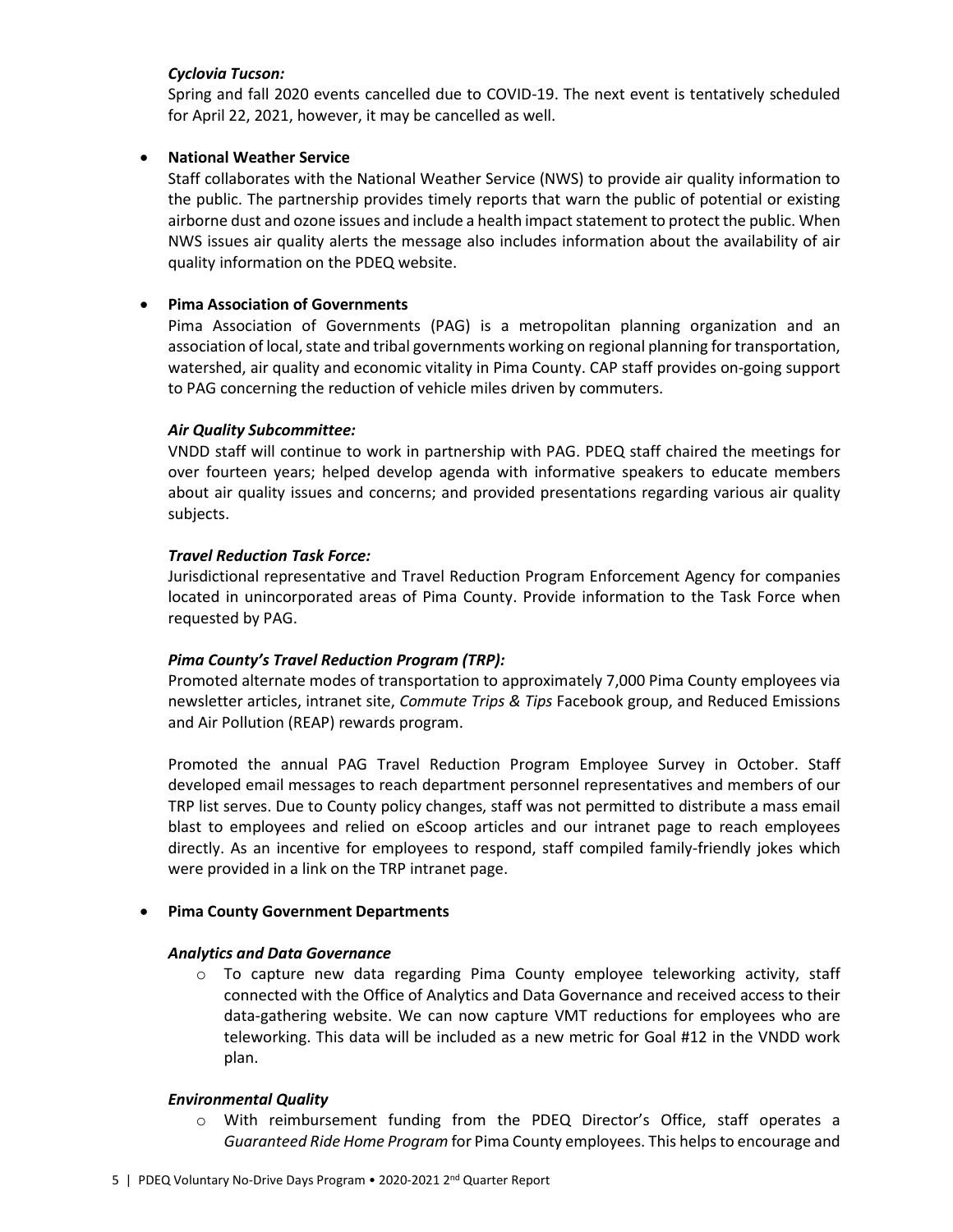serve employees who use alternate modes of transportation for their work commutes by providing a reimbursable ride home if they are without a personal vehicle and a crisis or emergency happens. Eighty-nine Pima County employees are registered for this program, and one emergency ride costing the PDEQ Director's Office \$17.05 was taken this quarter.

#### *Health Department*

 $\circ$  Bicycle and Pedestrian Program: Promoted on-line and paper maps of bike routes and The Chuck Huckelberry Loop non-motorized pathway, employee bike-share program, and related literature to the general public and Pima County employees.

### *Human Resources*

- o Travel Reduction Program presentations at New Employee Orientations were temporarily cancelled due to COVID-19 safe distancing restrictions and a hiring freeze. Human Resources (HR) is in the process of restructuring the orientations which will be held virtually via Microsoft Teams. The TRP presentation will also become part of the Learning Management System program as a required training for new employees.
- $\circ$  Pima County employees are eligible to receive a 50% subsidy on 30-day transit passes via the HR Benefits program. Fares continue to be free until further notice from Sun Tran to protect drivers and passengers on transit vehicles during the COVID-19 pandemic. No bus passes were sold to employees this quarter, however, some employees continue to ride, and the resource is promoted in our TRP materials.
- o Staff continued conversing with HR regarding our new Fresh Start Commute Solutions program, being incorporated into the new employee on-boarding procedures, and the possibility of increasing employee transit ridership once it is sensible to promote transit again. The VNDD program intends to offer an initial free 30-day bus pass to those who commit to take transit for their work commutes.

### *Natural Resources, Parks and Recreation*

o Normally, materials promoting the Chuck Huckelberry Loop multi-use, car-free path are distributed at outreach events and the *Use the Loop for Your Commute* flyer and maps are available at new employee orientations for Pima County employees throughout the year. Due to the cancellation of events and presentations in response to COVID-19 restrictions, staff relied on social media to promote The Chuck Huckelberry Loop and encouraged people to use this car-free pathway for travel purposes.

### *Office of Sustainability and Conservation*

- $\circ$  Staff contributes to the Alternate Fuels Chapter of the Sustainability Action Plan for County Operations. This subcommittee is dedicated to reduce miles driven, improve efficiencies, and reduce emissions from the fleet of vehicles used by Pima County employees. Key participating departments on the subcommittee include Fleet Services, Environmental Quality, Human Resources, Facilities Management, and others as topics warrant.
- o The team is working on projects to reduce emissions by decreasing employee vehicle idling and providing services to make using alternate modes more amenable. An idle reduction program for Pima County departments and employees is implemented, with data acquired from GPS units installed in most County fleet vehicles. Promotional *Idle Less*  bookmarks continue to be distributed and GPS data reports are sent to department heads monthly for internal use. In addition, electric vehicles continue to be added to the county's fleet and team members are researching electric charging infrastructure needs and capabilities.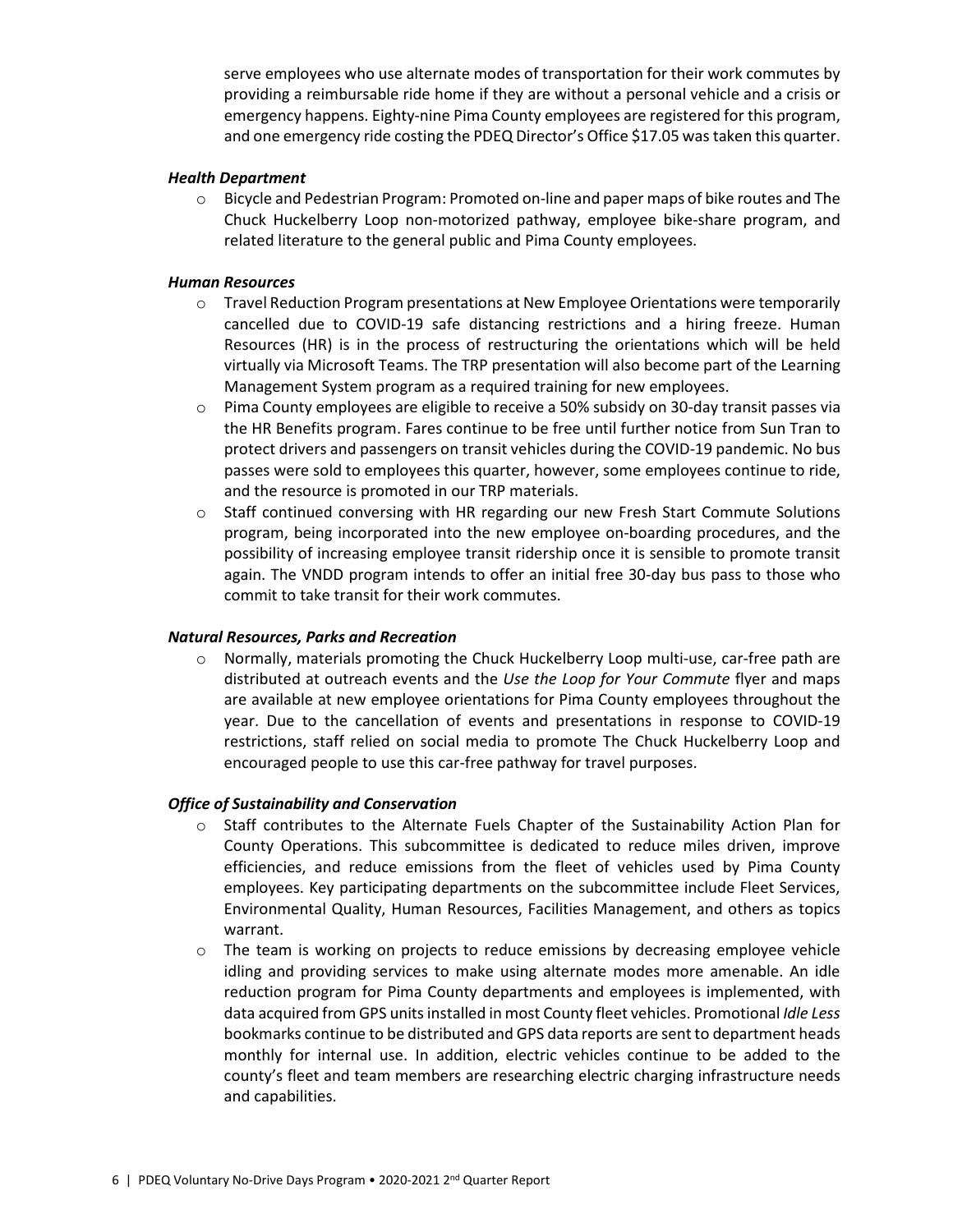## • **Sun Tran and Sun Link Streetcar Transit Services**

- $\circ$  Staff promoted transit services to Pima County employees and the general public by providing on-line resources, social media messaging, and updates regarding transit services to Pima County's Travel Reduction Program transit list serve.
- o Sun Tran donated \$10 value-loaded SunGO transit passes to encourage Pima County employees to use transit for work commutes. Staff provides the identification numbers of the distributed cards so that Sun Tran can track their usage through time and assess the effectiveness of the promotion. The passes are distributed at New Employee Orientations and with responses to employee inquiries. Since we were not able to provide presentations this quarter, no passes were distributed this quarter.

## • **Tucson Audubon Society**

- o Desert Dwellers Education Project: PDEQ staff continued to collaborate with Tucson Audubon Society (TAS) to distribute the desert conservation poster, *Desert Dwellers Know – A Celebration of Byrd's Words.* TAS staff include the poster and activity book, *Desert Dwellers Know Desert Colors*, on their gift shop's webpage. A series of facts, questions and academic challenges in the activity book helps adhere this piece to core STEAM (science, technology, engineering, art and math) principles for easy integration with elementary school classrooms. Proceeds from the sales are used for future *Desert Dwellers Know* educational projects and for reprinting the poster and activity book.
- $\circ$  This partnership also supported the design of multiple drive-less stickers celebrating the use of biking, walking, taking transit and carpooling. The stickers may be used as TAS membership incentives.

## • **Tucson Clean & Beautiful**

- $\circ$  Staff serves on the Board of Directors of Tucson Clean & Beautiful and shares information regarding No-Drive Days goals and special events as appropriate.
- $\circ$  TCB has a very active "Trees for Tucson" program that staff helps to promote for the many air quality benefits provided by shade trees. PDEQ coordinates with them to encourage the planting of low VOC emitting trees to reduce precursor emissions for ozone.

## **REPORTS OR DATA PRODUCED:**

### **EMISSIONS REDUCTION FROM PIMA COUNTY EMPLOYEE USE OF TRANSIT:**

- Average round-trip commute miles for Pima County employees (October 2020 TRP survey): 24.4
- Transit passes sold during the fourth quarter: 0
	- $\circ$  Public transit passes were not for sale this quarter due to COVID-19 interruptions, however, Sun Tran's bus boarding tracking system estimates that 72% of regular Sun Tran bus riders continued riding Sun Tran at no charge. Accounting for a reduced fleet and low ridership on Sun Express busses, an estimated 25% of passengers on express routes continued riding. Using Sun Tran's statistics, we estimate 117 employees continued taking public transit each month this quarter.
- Accounting for holidays and vacation days and assuming alternate modes were used three days per week for 13 weeks this quarter:
	- o Single-occupied vehicle driving miles reduced: 111,337
	- o Pounds of air pollution and greenhouse gas emissions reduced: 95,160

### **EMISSIONS REDUCTION FROM PIMA COUNTY EMPLOYEE GUARANTEED RIDE HOME PROGRAM:**

- Employees currently signed up for this program: 89
- New registrants this quarter: 0
- Claims for reimbursement: 1
- Vehicle miles traveled reduced this quarter by employees using alternate modes: 121,186
- Pounds of air pollution and greenhouse gas emissions reduced this quarter: 103,578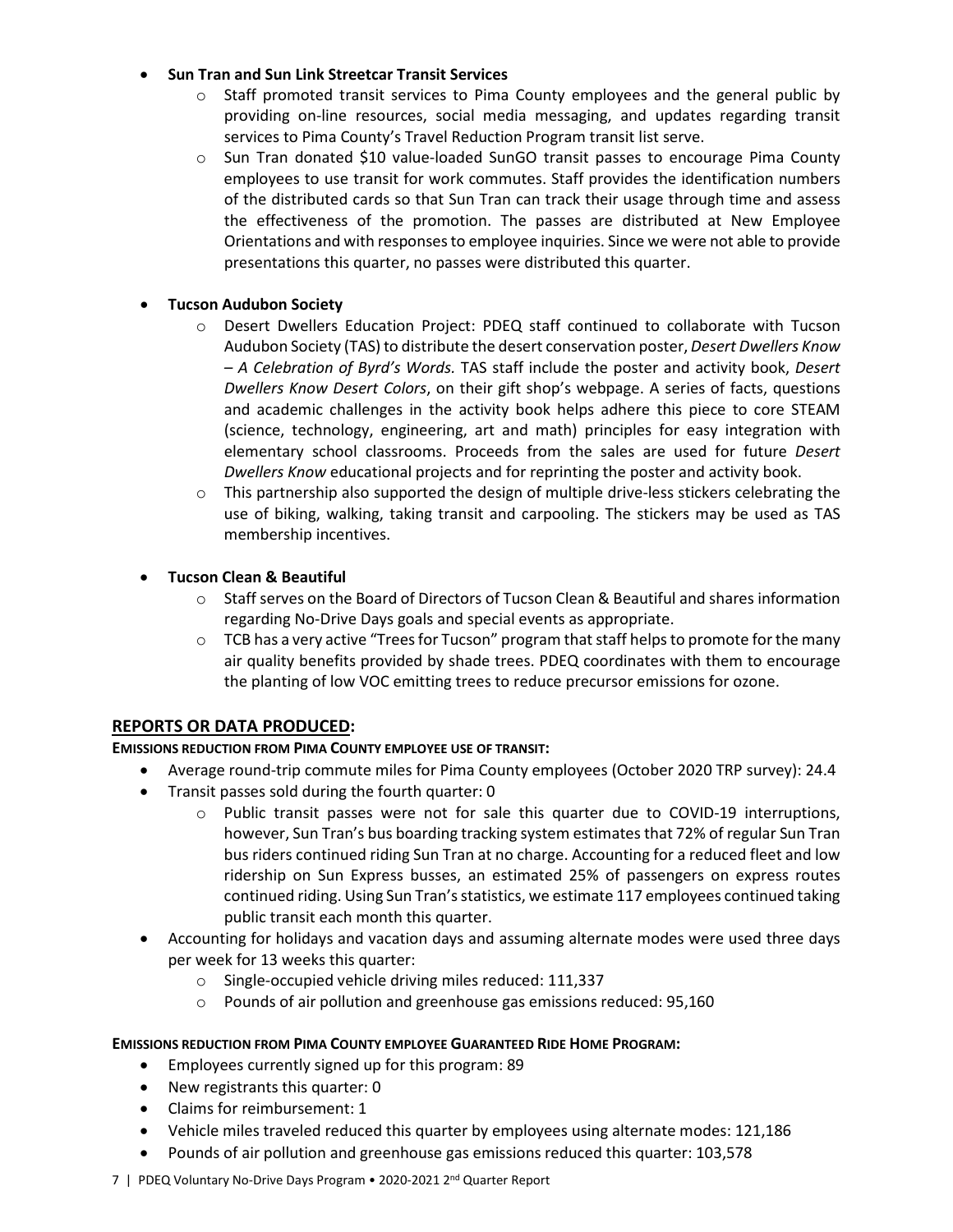#### **EMISSIONS REDUCTION FROM ANNUAL PIMA COUNTY EMPLOYEE TRP SURVEY**

- Survey response rate: 18.7%
- Vehicle miles reduced: 1,493,544
- Pounds of pollution and greenhouse gas emissions reduced: 1,276,533

#### **EMISSIONS REDUCTION FROM PIMA COUNTY EMPLOYEES TELEWORKING**

- # Days Employees teleworked: 24,910
- # Vehicle miles reduced: 607,793
- Pounds of pollution and greenhouse gas emissions reduced: 519,481

## **• GOAL 4: PRESENTATIONS & IN-DEPTH INTERVIEWS--------------------------------------**

### **PERCENT OF WORK COMPLETED:** 34%

### **WORK ACCOMPLISHED:**

Staff creates, customizes, updates and delivers presentations to a wide range of audiences to educate and create greater awareness about air quality issues and no-drive actions that can be taken to reduce emissions and keep the air healthy to breathe.

### **REPORTS OR DATA PRODUCED:**

| <b>Presentations</b> |                                           |                 |             |  |  |
|----------------------|-------------------------------------------|-----------------|-------------|--|--|
| Date                 | Location                                  | # Presentations | # Attendees |  |  |
| 10-Nov-21            | AZ Air Quality Control District Meeting   |                 | 38          |  |  |
| 12-Nov-20            | <b>Green Valley Council</b>               |                 | 11          |  |  |
| 16-Nov-20            | PAG TRP Task Force Meeting                |                 | 15          |  |  |
| 19-Nov-20            | Youth On Their Own - Ambassador           |                 |             |  |  |
| 4-Dec-21             | PAG EPAC/Air Quality Subcommittee meeting |                 | 36          |  |  |
| 11-Dec-20            | Partners in School Health                 |                 | 5           |  |  |
|                      | <b>TOTAL</b>                              | 6               | 106         |  |  |

| In-Depth Interviews          |                                                   |              |        |  |  |
|------------------------------|---------------------------------------------------|--------------|--------|--|--|
| Date                         | Location                                          | # Interviews | Reach  |  |  |
| 26-Oct-20                    | KVOA-TV, tire inflation                           |              | *      |  |  |
| 9-Nov-20                     | Green Living Magazine, Give the gift of clean air |              | $\ast$ |  |  |
|                              | <b>TOTAL</b>                                      | ∍            | $\ast$ |  |  |
| * Listener data unavailable. |                                                   |              |        |  |  |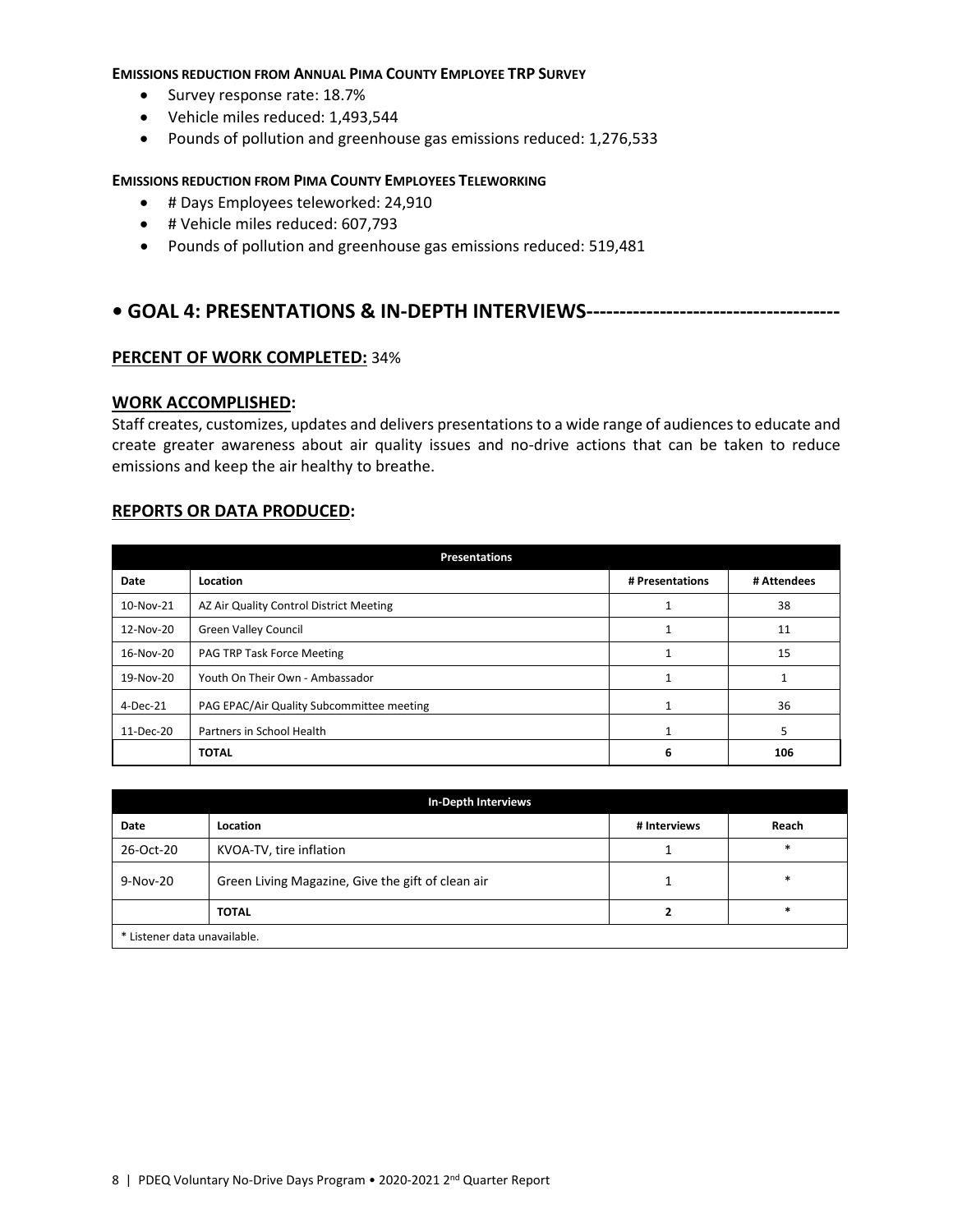# **• GOAL 5: DEVELOPMENT OF INFORMATIONAL MATERIALS ----------------------------**

### **PERCENT OF WORK COMPLETED:** 133%

### **WORK ACCOMPLISHED:**

Staff developed news releases, promotional materials, advertisements, and articles to educate the public and encourage No-Drive Days and emission reductions.

### **NEWS RELEASES & MEDIA EXPOSURE:**

Staff developed and distributed eight news releases this quarter, including three Air Quality Health Watches for particulates. A list of news releases distributed is provided below.

### • **Air Index Now Information**

The media can obtain real-time Air Quality Index (AQI) information from PDEQ's website, [www.pima.gov/deq.](http://www.pima.gov/deq) This information is published daily in local newspapers and on media websites. In addition, KVOA-TV, KOLD-TV, and KGUN-TV news programs normally incorporate the AQI into their weather report when advisories occur. The media can also access AQI data and fiveday air quality forecasts from ADEQ**.**

### • **News Stories**

At least 19 news stories or announcements related to No-Drive Days messaging reached thousands of community members via a variety of news stations, websites, newspapers, magazines and newsletters.

### **DESERT DWELLERS KNOW DRIVE LESS STICKERS**

Stickers are very popular and are a great way to spread messages throughout the community. This quarter, artwork was finalized for stickers promoting transit, biking, and Drive Less: Ride More. These are the last of five drive-less stickers that focus on alternate modes of transportation and can be placed on water bottles, coffee mugs, notebooks, and other items. Printing of the stickers is planned for the third quarter.

### **ARTICLES WRITTEN**

### • **PDEQ Internet**

Nine articles based on VNDD news releases were posted on the PDEQ website this quarter. The articles shared information about the ozone season, tire pressure changes with temperature changes, wildfire smoke, reduce idling on Halloween, fireplace smoke and Air Quality Health Watches.

### • **eScoop Newsletter**

Articles were published in three issues of the eScoop, which is an internal newsletter for thousands of Pima County employees. Articles promoted the annual TRP employee survey and results of the survey.

#### **MISCELLANEOUS NEW MATERIALS**

- A bi-lingual Shared Streets flyer was created by the Living Streets Alliance, which included the Clean Air Program sponsor logo.
- The Clean Air Program logo was included in the Pima County and City of Tucson Health and Wellness Fair website.
- Promotional email flyer was developed by Partners in School Health to promote the presentation and recording of our air quality presentation.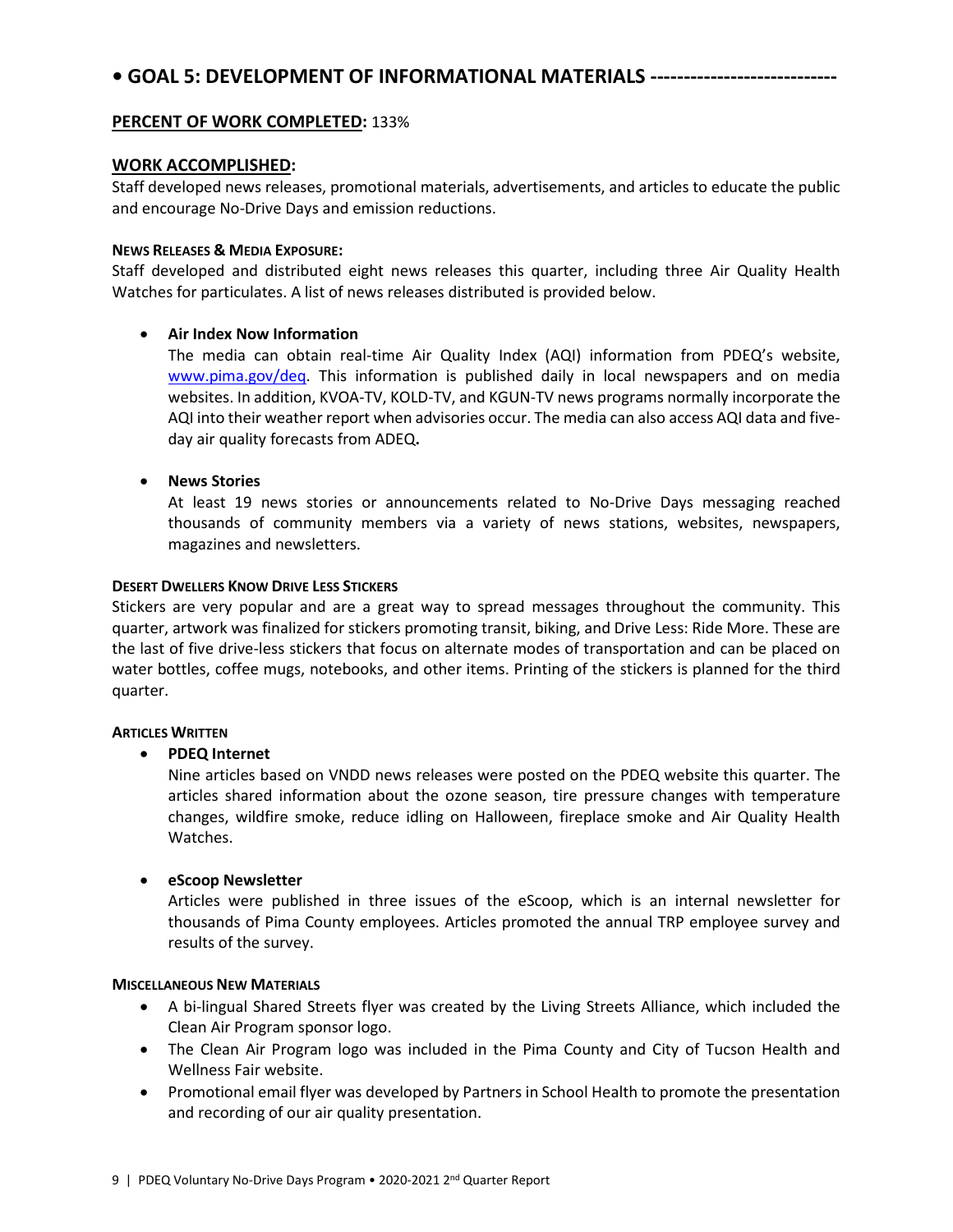• A "Current Air Quality Information" link was added to the Pima County employee intranet page next to the Tucson weather widget by the IT Department.

## **REPORTS OR DATA PRODUCED:**

| <b>News Releases</b> |                                                                                           |  |  |  |
|----------------------|-------------------------------------------------------------------------------------------|--|--|--|
| Date                 | <b>Title</b>                                                                              |  |  |  |
| $1-Oct-21$           | 2020 Ozone Season Finally over                                                            |  |  |  |
| 6-Oct-21             | Tire Pressure and Temperatures Drop Together                                              |  |  |  |
| $9-Oct-21$           | Smoke from Wildfires taints the air and view                                              |  |  |  |
| 26-Oct-21            | Air Quality Health Watch (particulates)                                                   |  |  |  |
| 28-Oct-21            | The Air Shouldn't Be Scary on Halloween                                                   |  |  |  |
| 30-Nov-21            | Air Quality Health Watch (particulates)                                                   |  |  |  |
| 3-Dec-21             | Air Quality Health Watch (particulates)                                                   |  |  |  |
| 21-Dec-21            | Fireplaces are heating up with chilly overnight temperatures and the holidays approaching |  |  |  |

| Media Exposure via TV, Radio, Print, Outdoor Advertising and Publicity |                                    |                                                                                 |  |  |  |
|------------------------------------------------------------------------|------------------------------------|---------------------------------------------------------------------------------|--|--|--|
| Date                                                                   | Media                              | Subject                                                                         |  |  |  |
| $2$ -Oct- $20$                                                         | KOLD - TV                          | 2020 ozone season officially ended in Pima County                               |  |  |  |
| 2-Oct-20                                                               | eScoop - Pima County employee news | Take the annual Travel Reduction Program survey                                 |  |  |  |
| 2-Oct-20                                                               | kgun9.com                          | San Xavier Co-op hay fire triggers air quality alert                            |  |  |  |
| 6-Oct-20                                                               | ein.az.gov                         | Tire pressure and temperatures drop together                                    |  |  |  |
| 7-Oct-20                                                               | kgun9.com                          | Drop in temperatures could lead to drop in tire pressure                        |  |  |  |
| $9-Oct-20$                                                             | KVOA-TV4                           | Smoke from nearby first blowing into midtown, west side                         |  |  |  |
| 9-Oct-20                                                               | KOLD.com                           | Smoke from wildfires southwest of Tucson tainting air and view                  |  |  |  |
| $9-Oct-20$                                                             | kgun9.com                          | 2 wildfires in southern Pima County blanket Tucson in smoke                     |  |  |  |
| 9-Oct-20                                                               | kgun9.com                          | As temperatures drop, checking tire pressure becomes crucial                    |  |  |  |
| 16-Oct-20                                                              | eScoop-Pima County employee news   | Take the annual Travel Reduction Program survey                                 |  |  |  |
| 23-Oct-20                                                              | FYI Newsletter - Pima County       | Vote for your favorite Clean Air photo                                          |  |  |  |
| 23-Oct-20                                                              | FYI Newsletter - Pima County       | REACH Program providing increased access to The Loop                            |  |  |  |
| 26-Oct-20                                                              | kgun9.com                          | High winds trigger air quality health watch for Pima County Monday              |  |  |  |
| 27-Oct-20                                                              | KVOA-TV4                           | Temperatures are low and your tire pressure might be too                        |  |  |  |
| $6-Nov-20$                                                             | eScoop-Pima County employee news   | The results are in: County employees are driving less                           |  |  |  |
| 30-Nov-20                                                              | kgun9.com                          | Air Quality Health Watch issued for Pima County Monday, Nov. 30                 |  |  |  |
| 30-Nov-20                                                              | kvoa.com                           | High winds prompt Air Quality Health Watch in Pima County                       |  |  |  |
| 3-Dec-20                                                               | newsbreak.com                      | Pima County Department of Environmental Quality issues air quality health watch |  |  |  |
| $Dec-20$                                                               | <b>Green Living Magazine</b>       | Give the Gift of Fresh Air This Holiday Season                                  |  |  |  |

# **• GOAL 6: DISTRIBUTION OF INFORMATIONAL MATERIALS -----------------------------**

Staff distributes information to the general public and specific audiences via website posting, e-mails to list serves, articles for newsletters, social media, and the distribution of literature through libraries, community centers and community outreach events.

### **PERCENT OF WORK COMPLETED:** 201%

### **WORK ACCOMPLISHED:**

### **PDEQ WEBSITE ARTICLES**

Staff continued to promote, update and maintain the PDEQ website, posting nine new pages developed from news releases about air quality issues. A list of the articles is provided below.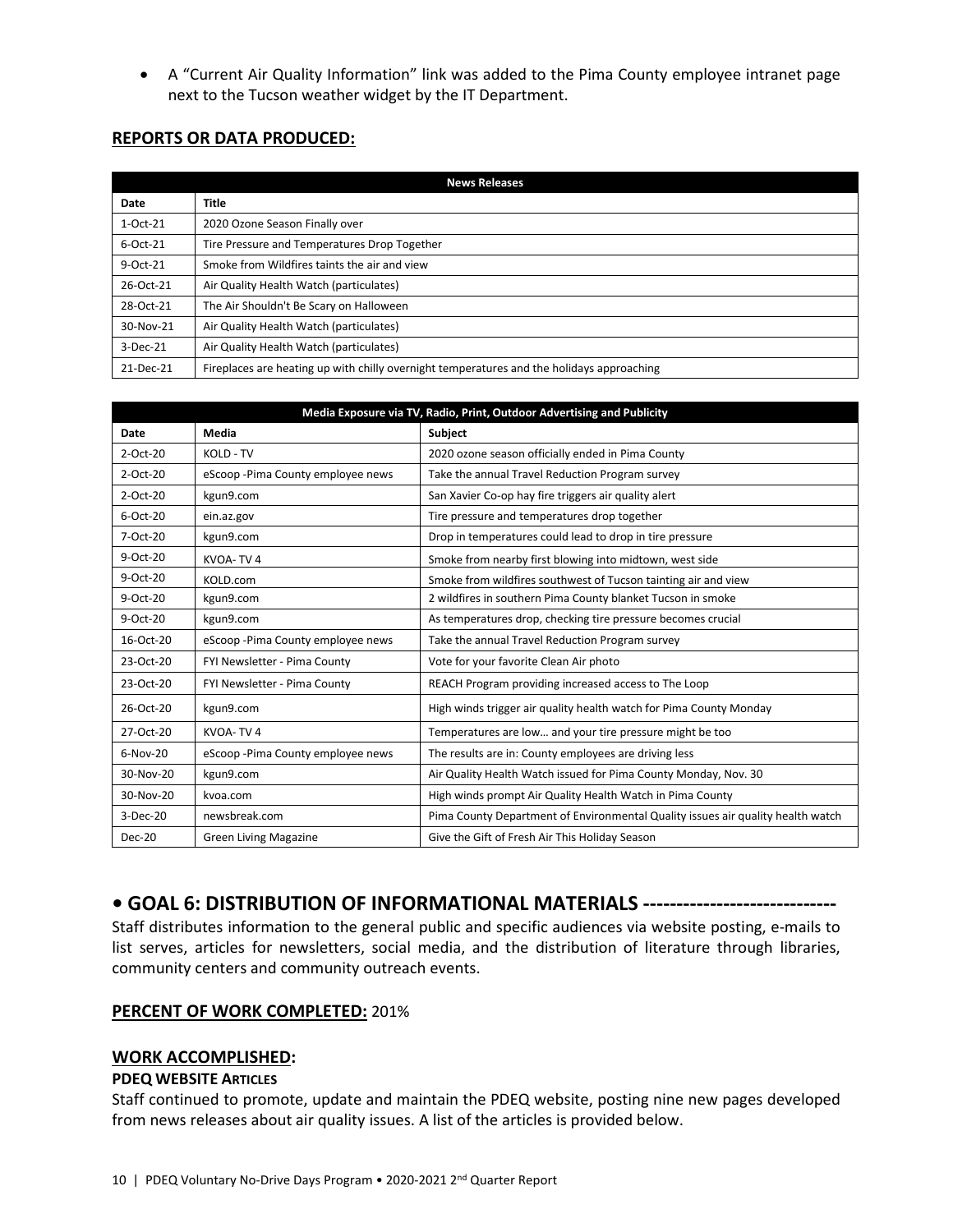### **AIR QUALITY LIST SERVE / INDIVIDUALS REACHED VIA GOVDELIVERY**

The Air Quality list serve is housed with Pima County's GovDelivery system that reaches thousands who have signed up to receive information regarding General County News, Health and Behavioral Health and Environmental Quality. We also reach the General Media and administrators for Pima County including the Board of Supervisors using this system.

This quarter, news releases were distributed to the list serve on eight occasions regarding the ozone season, tire pressure changes with temperature changes, smoke from wildfires, vehicle idling and air quality on Halloween, fireplace smoke and Air Quality Health Watches.

The public can sign up to receive PDEQ news releases via our website and Pima County's GovDelivery signup system.

### **ECO KIDS CORNER WEBSITE**

Debuted in January 2012, this kid-friendly website includes educational information regarding air quality, water, soil, climate change and reducing, reusing, and recycling. Kids can interact with a guessing game, create 13 different types of nature poems, and find additional resources for local eco-related activities, as well as discover a plentitude of resources for more information and engaging websites.

### **INFORMATION FOR PIMA COUNTY EMPLOYEES**

As administrator of the Pima County Employee Travel Reduction Program (TRP) for approximately 7,000 employees, PDEQ staffshares resources and information and encourages all employees to adopt No-Drive Days practices in their work commutes by using transit, carpooling, vanpooling, biking, walking, skipping trips, and combining errands. During this quarter, staff:

- Replied to inquiries regarding the use of alternate modes of transportation;
- Processed reimbursement for an emergency trip utilizing the Guaranteed Ride Home Program for Pima County employees;
- Distributed alternate mode news and information via an employee newsletter articles;
- Promoted the Pima Association of Governments (PAG) Sun Rideshare resources via website;
- Staff distributed messages on nine occasions regarding TUGO bike share, TRP survey, micro transit, transit route modifications, new CNG buses, and transit fare changes.
- Maintained and updated the TRP intranet webpages providing resources and information about alternative modes of transportation, the benefits they provide, tips to be COVID safe while using alternate modes, and the TRP survey; and
- Maintained a Facebook group, *Commuter Trips and Tips* for Pima County employees, posting five messages to the group.

### **REPORTS OR DATA PRODUCED:**

### **PDEQ & TRP WEBSITES**

Staff tracks website pageviews using Google Analytics. During the second quarter of FY 2020-2021:

- Pageviews on PDEQ website: 34,911
- Pageviews on TRP webpages: 1,357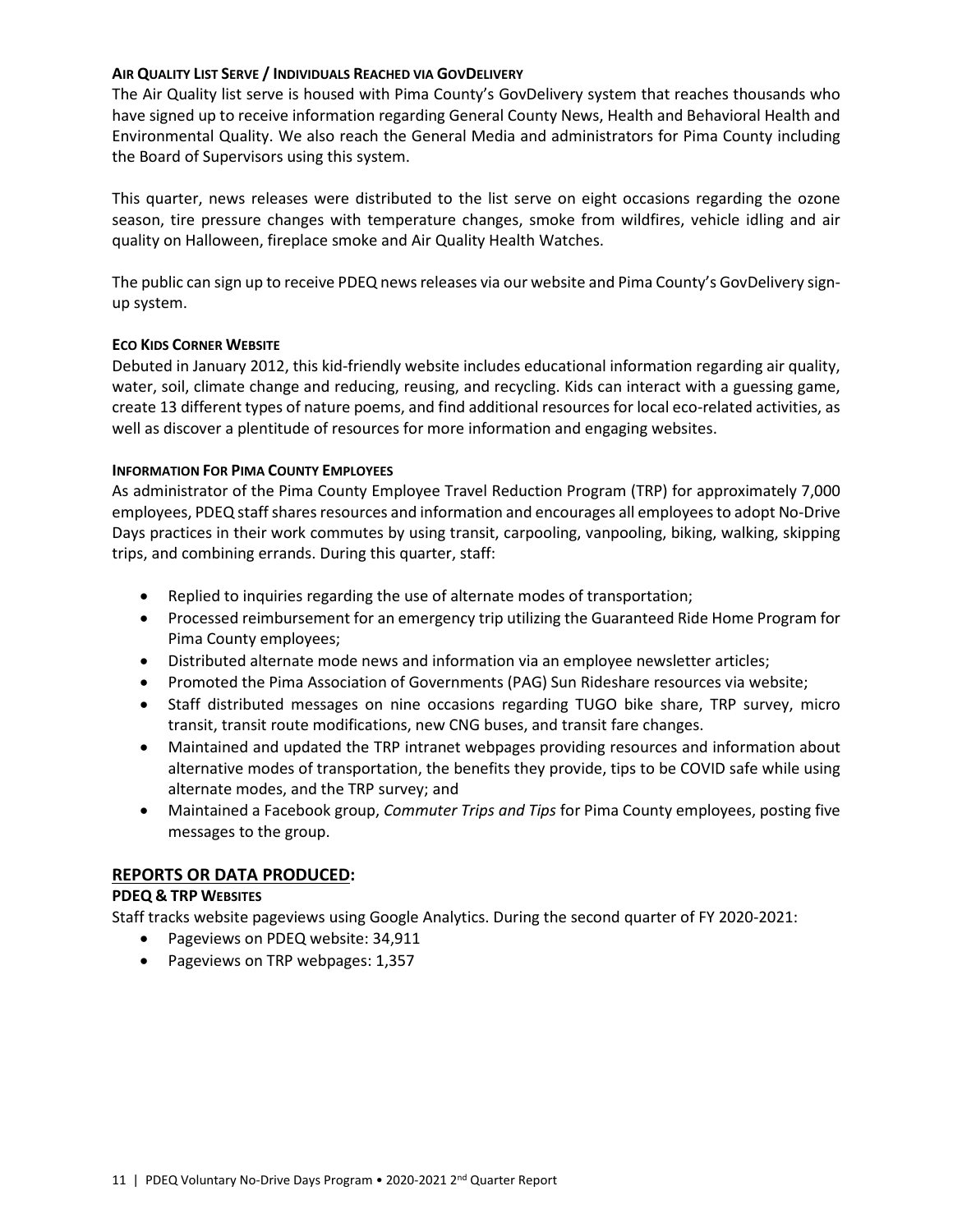

| <b>Articles on PDEQ Website</b> |                                                                         |  |  |  |
|---------------------------------|-------------------------------------------------------------------------|--|--|--|
| Date                            | Title                                                                   |  |  |  |
| $1-Oct-20$                      | 2020 Ozone Season Finally Over                                          |  |  |  |
| $6$ -Oct-20                     | Tire Pressure and Temperatures Drop Together                            |  |  |  |
| $9$ -Oct-20                     | Smoke from wildfires taints the air and view                            |  |  |  |
| 19-Oct-20                       | PDEQ Lawn & Garden Equipment Emissions Reduction Program Back in Action |  |  |  |
| 26-Oct-20                       | Air Quality Health Watch issued for Pima County                         |  |  |  |
| 28-Oct-20                       | The Air Shouldn't be Scary on Halloween                                 |  |  |  |
| 30-Nov-20                       | PDEQ has issued an Air Quality Health Watch                             |  |  |  |
| $3-Dec-20$                      | Air Quality Health Watch issued for Pima County                         |  |  |  |
| 21-Dec-20                       | Fireplaces Heat Up as Cool Overnight Temperatures & Holidays Arrive     |  |  |  |

#### **HARD COPY MATERIALS DISTRIBUTION**

- Pieces of literature and promotional materials distributed this quarter: 1,266
- Items authored by PDEQ and other agencies distributed: 60
- Occasions on which materials were distributed (in addition to distribution at events): 24
- People reached via materials distribution: 259

| <b>Materials Distribution</b> |                                            |              |              |  |  |
|-------------------------------|--------------------------------------------|--------------|--------------|--|--|
| Date                          | Location                                   | # Events     | # Recipients |  |  |
| 7-Oct-20                      | 33 N. Stone Lobby                          | 1            | 30           |  |  |
| 16-Oct-20                     | PCDOT Sign Shop                            | 1            | 6            |  |  |
| 27-Oct-20                     | Martha Cooper Library                      | 1            | 10           |  |  |
| 27-Oct-20                     | Kiosks at County Buildings                 | 3            | 50           |  |  |
| $5-Nov-20$                    | Kiosks at Pima County buildings            | 3            | 30           |  |  |
| 12-Nov-20                     | Pima County Health Department Ed Camp      | 1            | 54           |  |  |
| 17-Dec-20                     | <b>LSA Slow Streets Data Collection I</b>  | 1            | 2            |  |  |
| 18-Nov-20                     | Kiosks at Pima County buildings            | 3            | 30           |  |  |
| 19-Nov-20                     | Texas Parks & Wildlife Dept.               | 1            | 3            |  |  |
| 19-Dec-20                     | <b>LSA Slow Streets Data Collection II</b> | 1            | 2            |  |  |
| 25-Nov-20                     | Ava Penoyer - #ThisIsCleanAir winner       | 1            | 2            |  |  |
| $1-Dec-20$                    | Pima County Health Department              | $\mathbf{1}$ | 1            |  |  |
| 1-Dec-20                      | <b>Tucson Estates</b>                      | 1            | 8            |  |  |
| $1-Dec-20$                    | 33 N. Stone Ave. lobby                     | $\mathbf{1}$ | 20           |  |  |
| $4-Dec-20$                    | Carissa Sipp #ThisIsCleanAir prize winner  | 1            | 3            |  |  |

#### 12 | PDEQ Voluntary No-Drive Days Program • 2020-2021 2<sup>nd</sup> Quarter Report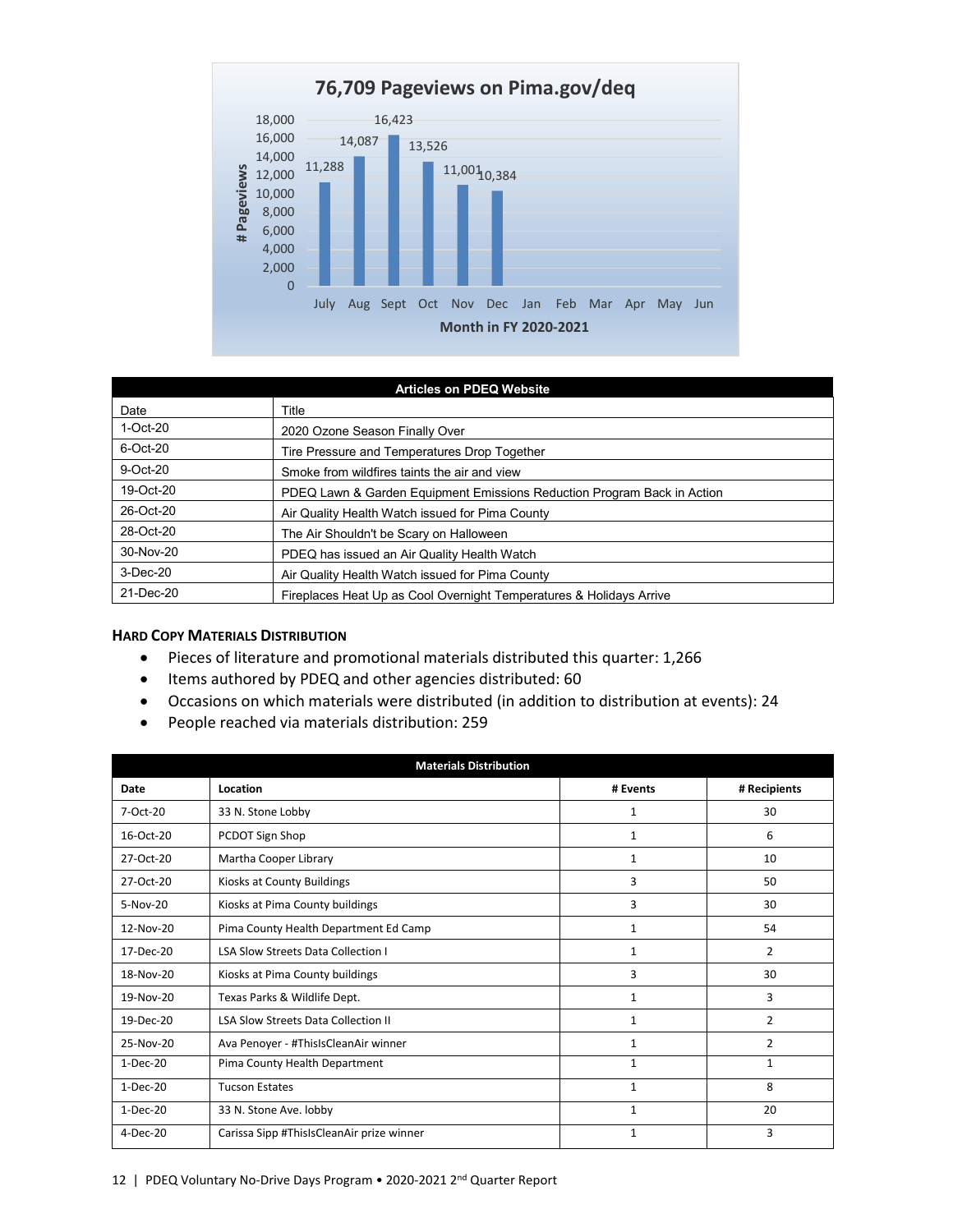| 20-Dec-20 | Diego Salido - #ThisIsCleanAir prize winner |    |     |
|-----------|---------------------------------------------|----|-----|
| 10-Dec-20 | Pima Community & Workforce Development      |    |     |
| 30-Dec-20 | Café Poca Cosa - The Little One             |    |     |
|           | <b>TOTAL</b>                                | 24 | 259 |

# **• GOAL 7: USE OF SOCIAL MEDIA PLATFORMS ------------------------------------**

VNDD/Clean Air Program staff posts videos, photos, or text messages on Twitter, Facebook and YouTube to reach inter-generational audiences regarding No-Drive Days messaging.

## **PERCENT OF WORK COMPLETED:** 154%

## **WORK ACCOMPLISHED:**

### **TWITTER**

PDEQ's first tweet on Twitter.com was on July 21, 2015. This quarter, staff tweeted 48 posts about air. Message subjects included:

- Good air quality
- Sources of air pollution
- Vehicle idling
- Fire smoke
- #ThisIsCleanAir photo challenge
- Winds and elevated particulates
- Kudos for keeping dust down
- Sun Link streetcar
- Air quality monitors and monitoring
- Air quality forecasts by ADEQ
- Tire pressure and temperature changes
- Trade in gas lawn and garden equipment
- Air quality and health
- The Loop
- Free bike repairs by LSA
- Sun Tran transit
- Trees beneficial for air quality
- Air Quality Index
- New Year's celebration and PM2.5
- Desert Dwellers Know
- Sun (Tran) on Demand transit service
- Car-free fun
- Drive-Less pledge
- Give the gift of clean air
	- Air quality pie charts

### **FACEBOOK**

### • **PDEQ Facebook**

Staff entered 45 posts related to air quality on PDEQ's Facebook account this quarter. Topics were much the same as those Tweeted about in Twitter listed above.

## • **Travel Reduction Program Group**

In May 2017, staff established a Facebook group for Pima County employees, *Commute Trips and Tips,* as a way to reach employees regarding driving less and using alternate modes of transportation for work commutes. There are currently 39 members in this group. This quarter, staff posted five messages regarding:

o Transit fares

o Tugo bike share

o Micro transit

- o TRP survey
- o #ThisIsCleanAir photo challenge

### **PIMA COUNTY COMMUNICATIONS OFFICE SOCIAL MEDIA SUPPORT**

VNDD staff continued to work with the Pima County Communications Office to continue and expand our presence on social media outlets. Platforms include Twitter, Facebook, and YouTube.

### **YOUTUBE**

Between 2015 and 2020, and with the help of Pima County Communications Office, VNDD staff posted seven YouTube videos related to air pollution and actions people can take for healthier air.

13 | PDEQ Voluntary No-Drive Days Program • 2020-2021 2<sup>nd</sup> Quarter Report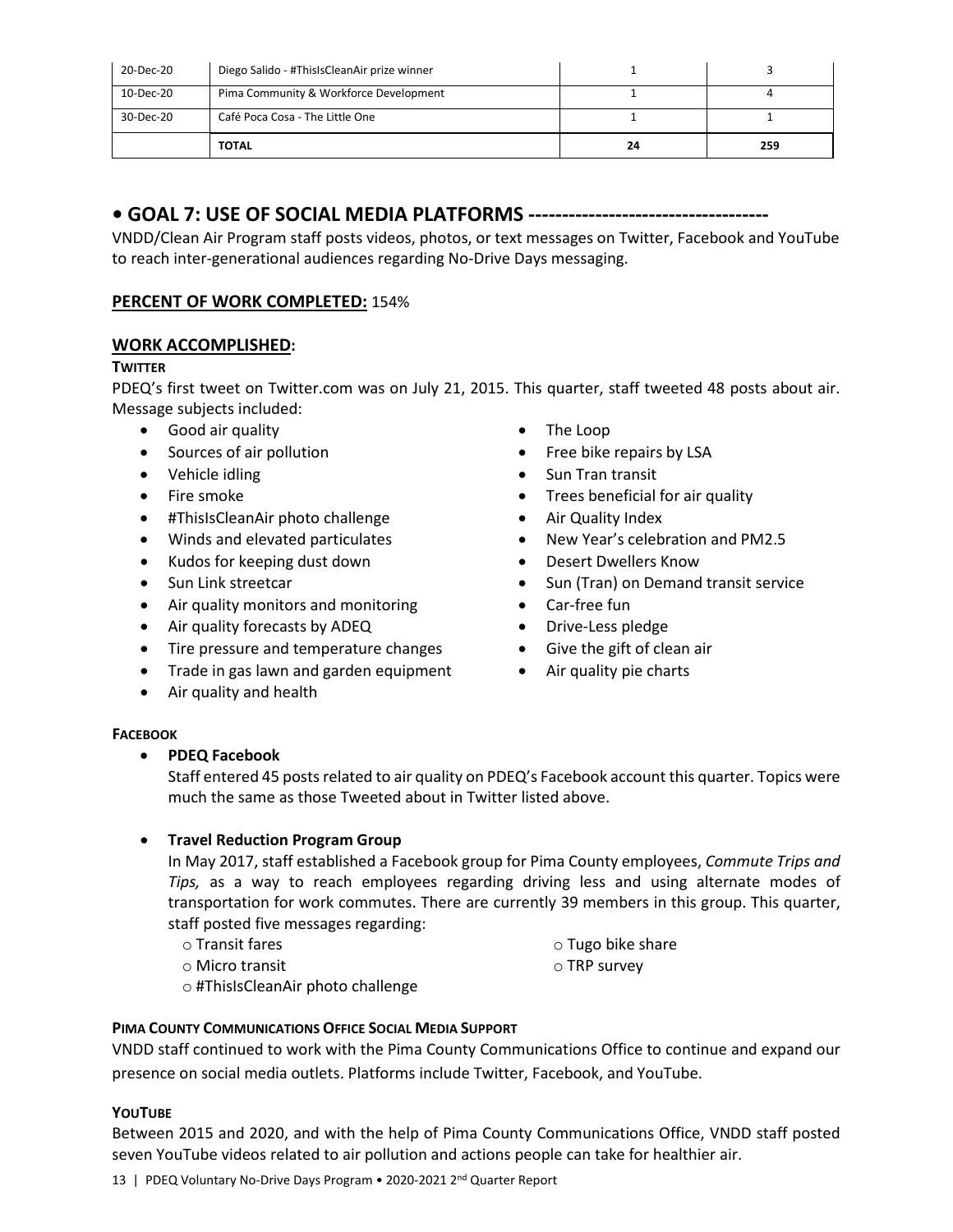### **REPORTS OR DATA PRODUCED:**

#### **AIR QUALITY RELATED MESSAGING ON SOCIAL MEDIA**

| Air Quality Related Messaging on Social Media Second Quarter FY 2020-2021 |               |                    |                  |  |  |
|---------------------------------------------------------------------------|---------------|--------------------|------------------|--|--|
|                                                                           | <b>Tweets</b> | <b>Impressions</b> | <b>Followers</b> |  |  |
| Tweets by VNDD                                                            | 48            | 92,900             | 1,200            |  |  |
| Twitter by County Communications*                                         | 0             | 0                  | N/A              |  |  |
| <b>TOTAL</b>                                                              | 48            | 92,900             | 1,200            |  |  |
|                                                                           |               |                    |                  |  |  |
|                                                                           | <b>Posts</b>  | <b>Impressions</b> | Likes/Clicks     |  |  |
| Facebook posts by VNDD                                                    | 45            | 7,634              | Unknown          |  |  |
| Facebook posts by County Communications*                                  | 0             | 0                  | N/A              |  |  |
| <b>TOTAL</b>                                                              | 45            | 7,634              | 0                |  |  |
|                                                                           |               |                    |                  |  |  |
| <b>GRAND TOTAL</b>                                                        | 93            | 100,534            | 1,200            |  |  |

\* Provided messaging from Pima County Communications Office for VNDD.

### **YOUTUBE VIDEO VIEWS**

Views to-date are listed below and are cumulative from original upload date.

- *Idle Less*
	- o 15-second version (uploaded May 2018): 44 views
	- o 40-second version (uploaded April 2018): 277 views
- *Help keep particles out of the air this New Year's*
	- o English version (uploaded September 2017): 62 views
	- o Spanish version (uploaded September 2017): 59 views
- *Love the Ai*r (uploaded April 2015): 735 views
	- o *Love the Air* also plays in a video loop on at least one monitor located in a downtown county-owned building for people to view while they are waiting in the lobby.
- *Idle Less at Schools*
	- o Draft version (uploaded in April): 200+ views
	- o Final version (updated May 2019): 88 views
- *Healthy Air Is In Our Hands* (uploaded September 2020): 19 views
	- o 90-second presentation for teachers, students and families to learn about PDEQ resources regarding air quality and ideas about what we can do to protect ourselves and reduce air pollution.

## **• GOAL 8: HEALTHY AIR IS IN OUR HANDS DRIVE-LESS PLEDGE ------------------------**

This on-going program encourages the public to take the *Drive-Less Pledge* and commit to reducing miles traveled by motor vehicles.

### **PERCENT OF WORK COMPLETED:** 50%

### **WORK ACCOMPLISHED:**

Drive-Less Pledge cards are distributed at outreach events when possible and an online form is available on PDEQ's website inviting Pima County residents to commit to specific drive-less actions. Data is collected and analyzed to track the number of participants, pledged miles not driven, and associated emission reductions.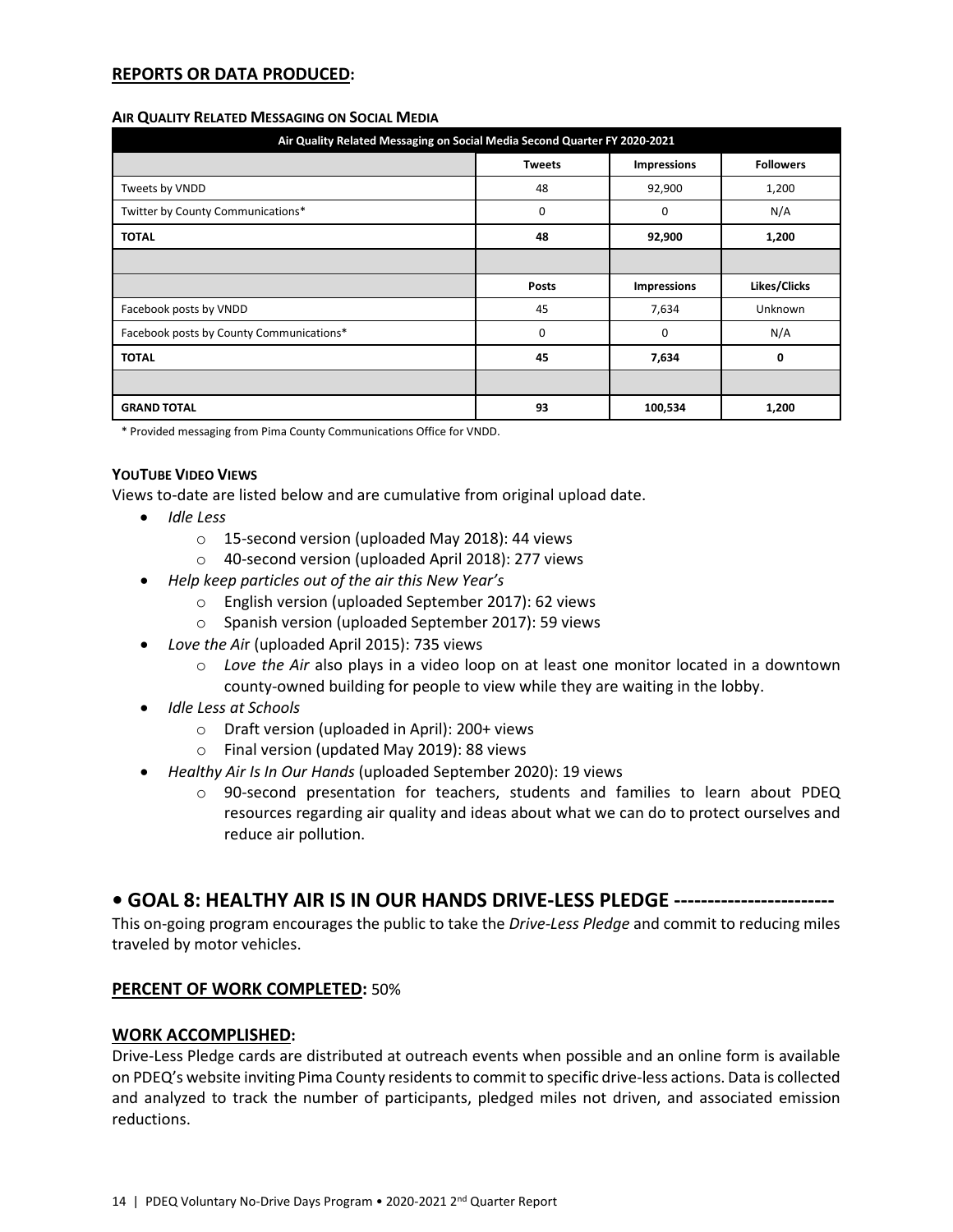The pledge was promoted this quarter on the PDEQ website and through social medial posts. One lucky participant wins a \$100 Visa gift card via a random drawing each quarter. Per ADEQ direction, the gift card is no longer be funded by the ADEQ grant.

## **REPORTS OR DATA PRODUCED:**

**HEALTHY AIR IS IN OUR HANDS DRIVE-LESS PLEDGE QUARTERLY OUTCOMES:**

- People pledged to drive less this quarter: 319
- Miles contest participants pledged to not drive during this quarter: 129,870
- Pounds of air pollution and greenhouse gases reduced this quarter: 111,000

## **• GOAL 9: COMMUNITY OUTREACH BOOTHS -----------------------------------------------**

Staff provides visually stimulating, interactive displays to entice interest and engage audiences, providing information on ozone and actions that prevent air pollution, including No-Drive Days.

### **PERCENT OF WORK COMPLETED:** 22%

### **WORK ACCOMPLISHED:**

Due to COVID-19 precautions, there is limited opportunity to table at community events. This quarter, staff was able to attend as an exhibitor at one virtual health and wellness fair and four in-person neighborhood events.

### **REPORTS OR DATA PRODUCED:**

Analytics from the Pima County and City of Tucson Health and Wellness Fair was captured indicating:

- # event attendees: 362
- Document downloads: 36
- Clean Air Program leads collected: 19 (Staff followed up with the lead contacts and provided information and materials as appropriate.)

| <b>Booths</b> |                                              |          |             |  |  |
|---------------|----------------------------------------------|----------|-------------|--|--|
| Date          | Location                                     | # Events | # Attendees |  |  |
| 27-Oct-20     | PC & COT Virtual Health & Wellness Fair      |          | 362         |  |  |
| 8-Nov-20      | LSA Shared Streets - Ochoa Community School  |          | 14          |  |  |
| 15-Nov-20     | LSA Shared Streets - Mission View Elementary |          | 25          |  |  |
| 22-Nov-20     | LSA Shared Streets - 8th Ave/33rd St         |          | 25          |  |  |
| 29-Nov-20     | LSA Shared Streets - 8th Ave/33rd St         |          | 35          |  |  |
|               | <b>TOTAL</b>                                 |          | 461         |  |  |

## **GOAL 10: PROGRAM EVALUATION -------------------------------------------------------------**

The Voluntary No-Drive Days/Clean Air Program is evaluated in the spring annually as well as throughout the year, as is possible, to assess effectiveness of the outreach services the program provides.

### **PERCENT OF WORK COMPLETED:** 0%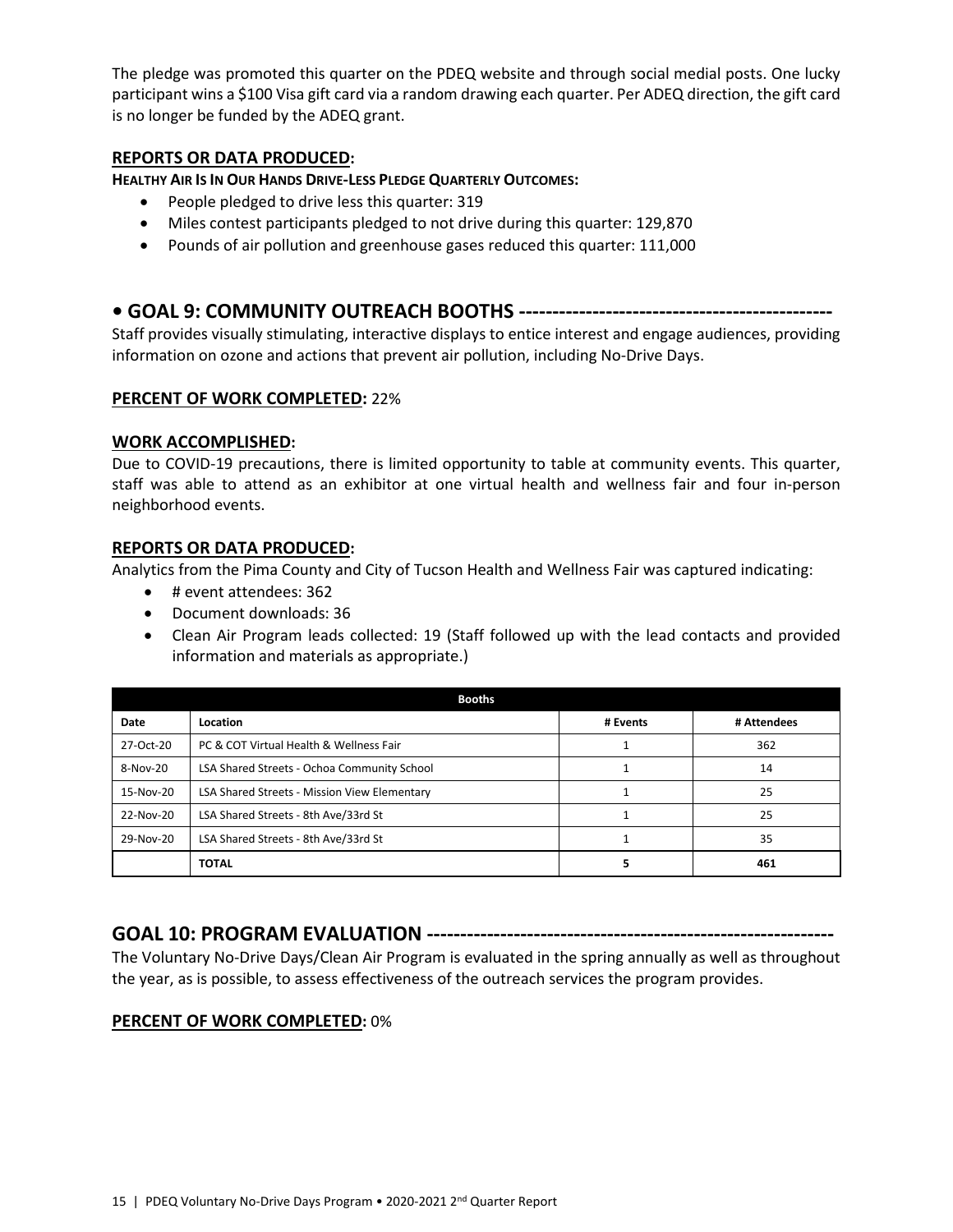#### **WORK ACCOMPLISHED:**

#### **TRAVEL REDUCTION PROGRAM SURVEYS DISTRIBUTED**

### • **Survey Monkey Evaluations**

Staff has in the past distributed follow-up surveys to attendees of New Employee Orientations throughout the year. Due to COVID-19 restrictions, staff was not able to provide TRP presentations this quarter, thus, no surveys were distributed. We were invited to provide presentations for orientations in a new virtual format, and are currently waiting to hear back from Human Resources regarding a schedule. We hope to be able to distribute evaluations in the near future.

### **ANNUAL EVALUATION OF THE VNDD CLEAN AIR PROGRAM**

PDEQ contracts with an independent survey service to provide the annual evaluation of our outreach and education program. The randomized telephonic and on-line survey takes place in the spring.

## **GOAL 11: RESEARCH EMISSIONS REDUCTIONS METHODOLOGIES ---------------------**

Staff is available to participate in conference calls or meetings with ADEQ and TRP agencies to discuss methodologies that calculate emission reductions and benefits that result from VNDD activities.

### **PERCENT OF WORK COMPLETED:** 50%

## **WORK ACCOMPLISHED:**

Staff remained available to discuss potential methods for emissions calculations. Although no such meetings were scheduled, staff attended webinars in attempt to learn about programs or methods other agencies employ to enhance alternate mode use and reduce vehicle emissions.

### • **Association for Commuter Transportation Webinars**

**October 29, 2020:** *Reduce, Relocate, Revitalize: The Expedia Group Commute Story* Provided an example of a change in the general view of the commute progressively since 2015 in preparation and during the company move from Bellevue, WA to Seattle. They provided personalized efforts to help their employees determine beneficial commute modes and promoted multi-modes to accommodate multi-travel needs and reduce drive-alone transport when possible. The Expedia Group hired consultants from Nelson/Nygard and utilized software from Luum to integrate the program design and employee engagement.

Features they incorporated:

- o Free transit passes for all, regardless of parking status
- o Transition from monthly parking permits to flexible daily parking
- o Commute bonuses to incentivize non-drive-alone modes
- o Monthly challenges and daily incentives with prizes
- $\circ$  Provided shuttles for those not on a transit route

The Expedia Group found that employee satisfaction increased and the impact on air quality and the environment has decreased. Luum software helped improve administrative efficiencies.

#### **December 15, 2020:** *New Year, New Transportation Possibilities*

Information shared by representatives from Tesla, Wells and Associates, and WeDriveU with regards to a return to the office during COVID-19 interruptions in job accessibility. Main points:

- o Provide flexible commute alternative
- o Break down barriers by re-educating and re-invigorating employees
- o Encourage sustainable mobility with electric vehicles for shuttles, vanpools and carpools
- o Provide protected bike lanes in urban settings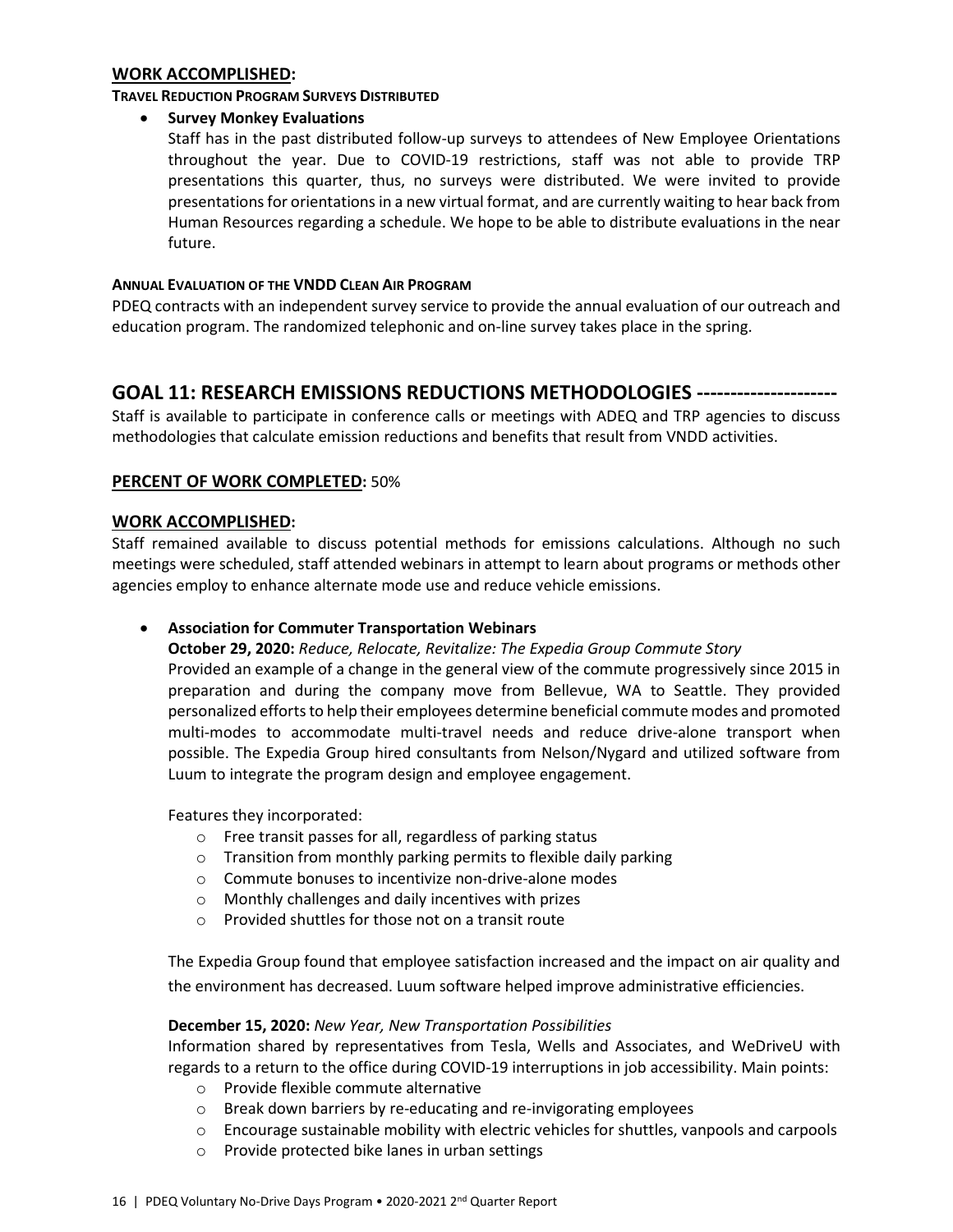- o Utilize technology to encourage trip-planning
- $\circ$  Be creative with funding approaches offer advertising opportunities on transit vehicles, scooter and bike share signage
- o Leverage technology for equity to make transit available and easy to access
- o Utilize collaborative work spaces to keep office buildings filled
- o Utilize micro transit, on-demand services that offer acceptable wait times
- o With regarding to being COVID-safe
	- **Provide good air circulation**
	- Make trips short and quick
	- Reschedule cleaning so patrons can see transit vehicles being sanitized

## • **EPA Webinar: Travel Efficiency Assessment Method**

**December 2, 2020:** With Capital Area Council of Governments in Austin, TX and the Southwest Pennsylvania Commission. Main points:

- o Increase transit frequency to improve travel time on key corridors
- o Provide region-wide transit
- o Provide full transit subsidy for public sector workers
- o Incorporate tolls to reduce vehicle miles traveled
- o Provide incremental transit improvements such as a shuttle service for riders who's destination is a mile or so beyond the nearest transit stop
- o Parking and VMT costs have the most impact on reducing VMT
- o Bike/pedestrian programs are difficult to quantify.

# **GOAL 12: DECREASE NUMBER OF VEHICLE MILES TRAVELED IN PIMA COUNTY ---**

Staff gathers data from surveys, contests and databases administered and/or promoted by VND program to estimate the reduction in vehicle miles traveled associated with the program. The goal for this fiscal year is to decrease vehicle miles traveled by 1.75% in Pima County.

### **PERCENT OF WORK COMPLETED:** 50%

## **WORK ACCOMPLISHED:**

As new data became available regarding teleworking Pima County employees, staff added this additional survey instrument to calculate VMT in Pima County. We now have ten survey instruments indicated in the chart below, although some of these metrics are temporarily unavailable due to the COVID-19 pandemic.

It is important to note that many external variables may influence the data retrieved. This year, the COVID-19 pandemic safety restrictions reduced transit use, cancelled new employee presentations and subsequent surveys, and cancelled Cyclovia and its accompanying drive-less data. A shift to increased teleworking, a change in population size, fluctuating distance between work and home locations, the price of fuel and other uncontrollable variables can also influence the number of miles traveled in Pima County.

| Vehicle Miles Reduced . VNDD Programs FY 2020-2021   |            |                |    |    |           |
|------------------------------------------------------|------------|----------------|----|----|-----------|
| Program                                              | Q1         | Q <sub>2</sub> | Q3 | Q4 | Total     |
| Healthy Air Is In Our Hands                          | 139.523*** | 129,870        |    |    | 269,393   |
| Annual CAP Survey <sup>A</sup>                       |            |                |    |    |           |
| Annual TRP Survey Pima County employees <sup>8</sup> |            | 1,493,544      |    |    | 1,493,544 |
| PC Employee NEO Survey <sup>C*</sup>                 | N/A        | N/A            |    |    |           |
| Guaranteed Ride Home - PC employees                  | 121,186    | 121,186        |    |    | 242,372   |

## **REPORTS OR DATA PRODUCED:**